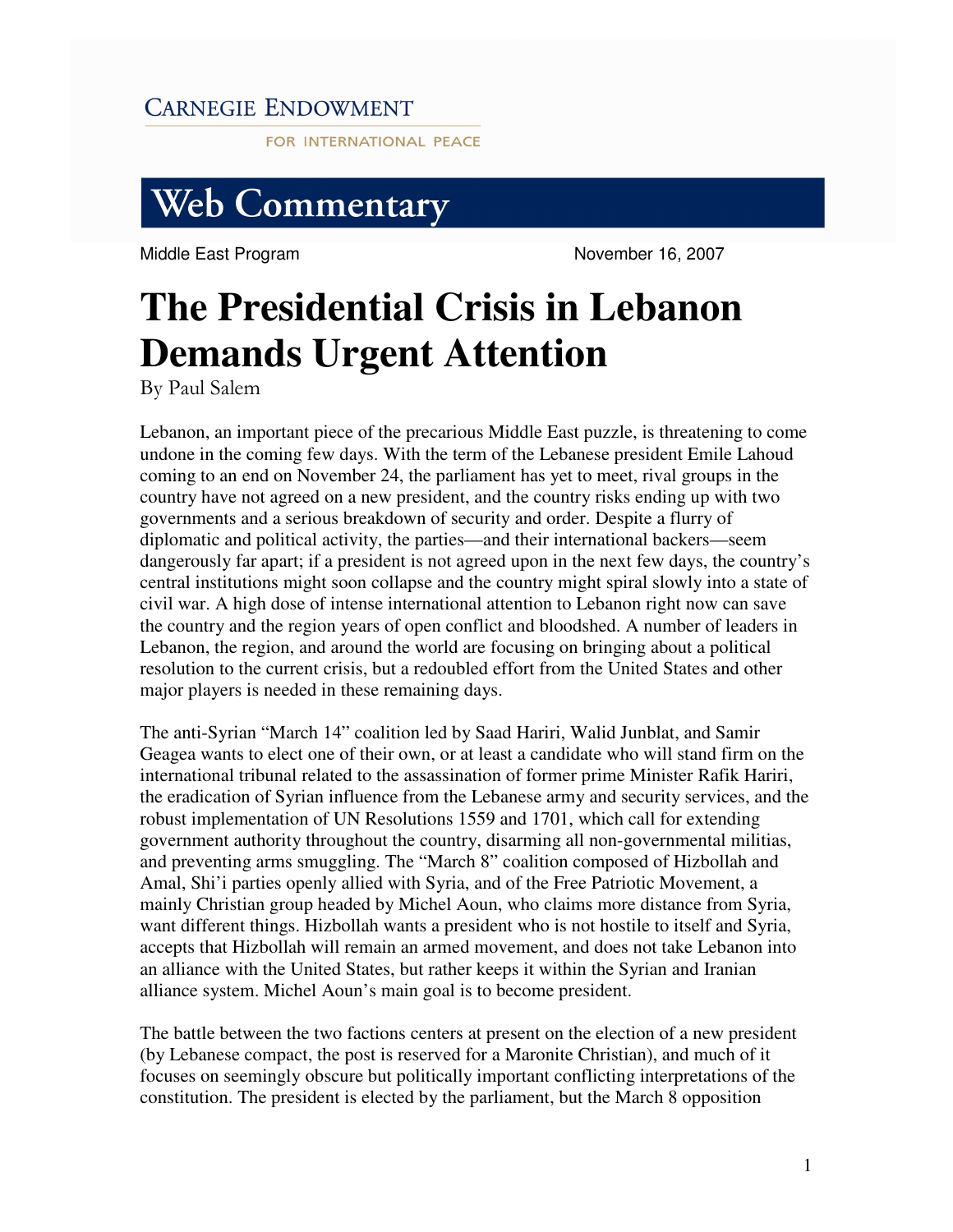insists that the election is only valid if a two-thirds quorum is present; this would give the opposition the power to block the election of a president it does not want simply by not showing up for the vote. The March 14 coalition argues that elections can proceed without the two-thirds quorum and require only a simple majority. The March 14 coalition has been nervously guarding that majority—by sequestering its members in a heavily-guarded hotel in downtown Beirut—against a steady string of assassinations that have left it with only a slender edge in parliament. The opposition refuses to attend a parliamentary session and provide the two-thirds quorum unless an agreement has been reached beforehand about the presidential candidate; the March 14 coalition threatens that if no normal parliamentary session is held, their majority will meet and elect a candidate of their choosing.

The opposition has warned the March 14 coalition against taking such a step. It has not specified what exact actions it would take to stop it, but sources in the army and intelligence services indicate that Hizbollah might try to close down roads and highways in Beirut to block a meeting of March 14 parliamentarians. Such renewed action on the ground is very likely to immediately lead to armed clashes. The army has indicated that it would not be able to control such a situation were it to develop. Hizbollah leader Hassan Nasrallah has also stepped up the political pressure by calling on incumbent President Emile Lahoud to form a rival government if no consensus president is elected before his term ends.

In the current tense atmosphere, clashes between the March 14 and the March 8 forces would take on a directly sectarian character with Shi'i–Sunni clashes possibly erupting in the capital and Shi'i–Druze clashes to the south and east of the capital. Tensions in the Christian areas of East Beirut and Mount Lebanon are less pronounced, and the situation there could be kept from escalating for a longer period. The clashes that do erupt, however, are liable to quickly escalate, creating a new reality in which different militias would scramble to secure different parts of the country and two governments would preside over rival cantons. Syria and Iran would back one side, while the United States, Saudi Arabia, Jordan, and Egypt would back the other. Lebanon would become again a failed state, as it was during the 1975–1990 civil war, and as Iraq, Somalia, and Afghanistan are today.

Saudi Arabia, the Arab League, the European Union, France, and the UN Secretary General have all undertaken diplomatic missions to square the circle of the presidential election by promoting agreement on a compromise candidate, so far with no success. The United States has neither participated in nor opposed the diplomatic missions, maintaining its backing for the March 14 coalition and pressing for elections to take place, preferably with a two-thirds quorum, but without it if necessary. Syria and Iran have also maintained their official distance, leaving their allies in the country to hold the line and prevent the election of a president hostile to them. As in the past, Lebanon is on the brink of being torn apart by the combination of internal and external polarization. This would reignite a civil war that would add a serious and dangerous fire to those already ravaging the Middle East.

Speculation is rife in Lebanon that some countries might see benefit in igniting such a fire. Opposition figures fear that a breakdown of order might serve Israeli interests, dragging Hizbollah into a sectarian civil war that would sap its strength and popularity;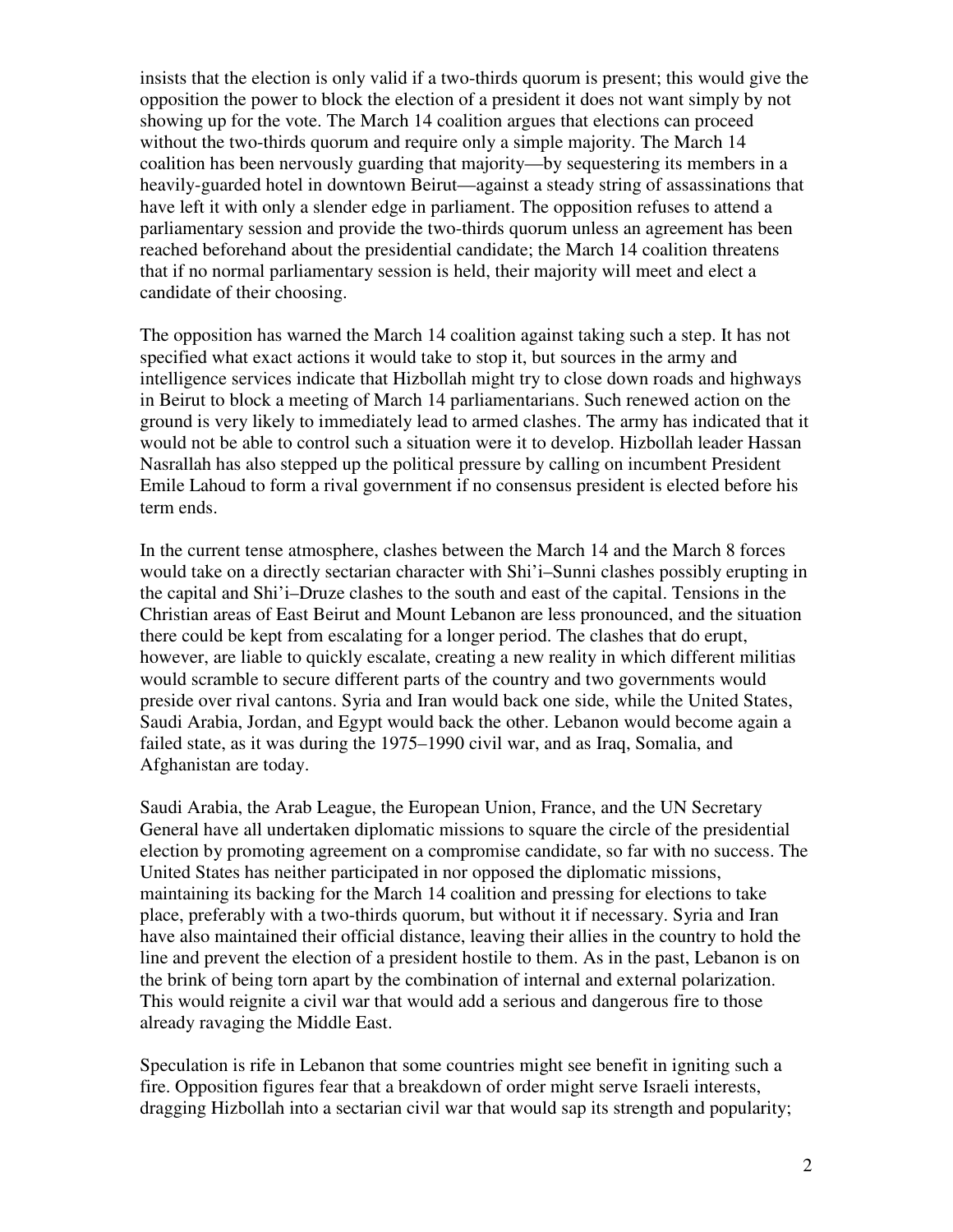Israel might then undertake a war of eradication against Hizbollah. This, they argue, is what happened in the lead-up to 1982, when the PLO was dragged into civil war in Lebanon, weakened, and then destroyed by a full-scale Israeli invasion. The March 14 coalition, for its part, fears that Syria will deliberately try to create chaos in Lebanon in the hope of emerging once again as the key player as it did during the 1970s and 1980s as a result of Lebanese civil war; they see the wave of assassinations and car bombs that started with the assassination of Hariri and continues as part of such a plan to destabilize the country.

Within the country some leaders seem more eager for compromise than others. Among members of the March 14 coalition, Saad Hariri has been in the forefront of attempts to find an acceptable compromise candidate whereas his partners Walid Junblat and Samir Geagea have been more hard-line. These differences may reflect the sense of vulnerability of different communities: Sunnis, whom Hariri represents, are dispersed throughout the country, thus are more vulnerable, whereas Junblat and Geagea lead more insular and regionally compact communities. Hariri may also be more inclined to seek compromise because he is backed by Saudi Arabia, whose foreign policy has been eager to avoid the outbreak of Sunni–Shi'i clashes in Lebanon and who generally favors compromise. Firthermore, Hariri has perhaps inherited the deal-making propensity of his father—Junblat and Geagea have a history as warlords. Among opposition members, Speaker of Parliament and Amal leader Nabih Berri has been vigorous in his attempts to broker a deal, while Hizbollah and Aoun have taken a more hard-line position. Hizbollah is strong, has a clear set of interests, and will try to prevent the election of any president it views as hostile to those interests; Aoun is hard-line in the sense that he wants to be president and will support no other candidate. Speaker Berri's interests, however, rest on the survival of the state and himself in it as speaker of parliament; if there is a breakdown of central authority, he no longer has a strong following or militia to fall back on—his Amal movement has long ago been overtaken by Hizbollah.

Many players in and outside the country are aware of the grave danger facing the country—indeed this is what has mobilized the flurry of political and diplomatic activity of the past few weeks. But the constitutional clock is ticking fast—the players have until November 24 to pull a rabbit out of the hat—and the major players are still far apart. Despite the complex, indeed arcane, details of this presidential crisis, the consequences of failure are dangerously clear: the breaking apart of the Lebanese state and a rapid drift into civil war—a situation that the country and the region can scarcely afford.

The international community, and particularly the United States, need to focus urgently on Lebanon. Despite the importance of the war in Iraq, the Iranian nuclear issue and the upcoming Israeli–Palestinian meeting in Annapolis, over the next few days it is the crisis in Lebanon which deserves the most urgent and intense attention at the highest international political levels. The world was otherwise distracted in 1975 when Lebanon stumbled into civil war; it took fifteen long years to bring that bloody conflict to an end. This history must not be repeated.

**Paul Salem** is the Director of the Carnegie Middle East Center in Beirut, Lebanon.